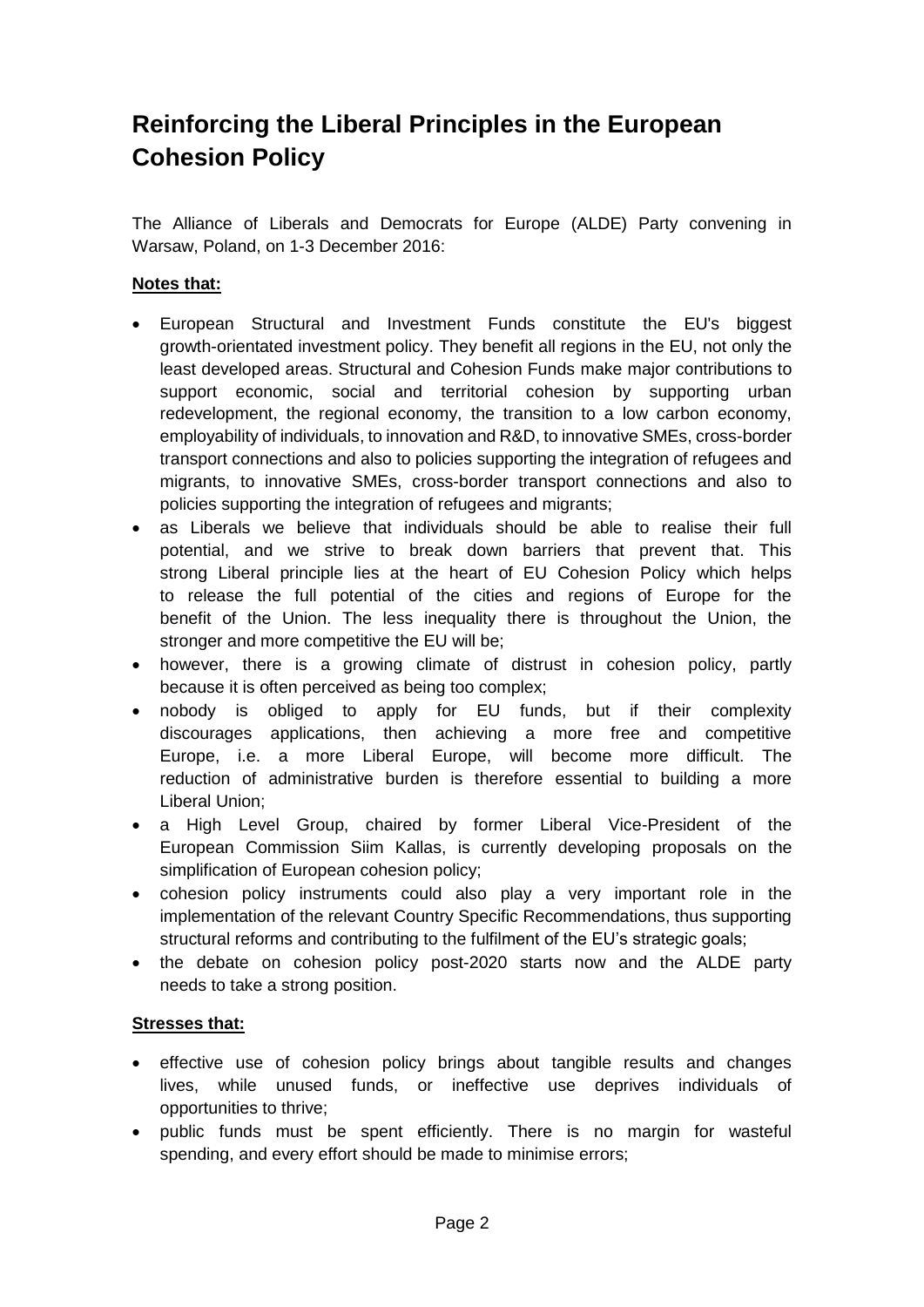- excessive bureaucracy and difficult allocation procedures undermine the EU's reputation;
- Liberals believe in involving citizens and the local community in decision-making and in placing trust in people. This ensures local ownership of all projects for long-term effects and success;
- in border regions, market failures do occur. European Cohesion policy can help to overcome these market failures and support the development of cross-border transport links, which are essential in the European Union;
- the management of the funding must be simplified to encourage a higher uptake of the funds, with appropriate levels of accountability and sound financial management, but without stifling local initiatives;
- receivers of any type of European fund need to be fully responsible and accountable for the use of these funds;
- financial instruments such as loans, and the use of revolving funds, can multiply the impact of funds and should be encouraged;
- therefore, blending grants with financial instruments is a valid contribution to the efficient use of European Structural and Investment Funds (ESIF).

## **Calls for:**

- European Cohesion policy to be based on a long-term strategic vision that takes into account all public and private actors and combines all possible funding sources for projects;
- European Structural and Cohesion Funds should be regressive in accordance with the rate of success of the policy and projects need to be regularly reviewed;
- European Structural and Cohesion Funds to even further concentrate on supporting competitiveness and placing the EU at the vanguard of the transition to a low carbon economy, in particular via the promotion of entrepreneurship, supporting innovation, research and development, and technology transfer for SME;
- the use of financial instruments should be encouraged further to help improve the necessary administrative capacity for financial instrument management;
- the simplification of procedures by cutting the national level of government out of the procedures and thereby reducing so-called "gold-plating". Local and regional managing authorities should apply directly to the European Commission for project funding. The recommendations by the High Level Group must be implemented without delay. E-governance solutions should be used as widely as possible;
- the reduction of unnecessary red tape by auditing projects based on performance, results and risk selection, rather than on compliance with administrative formalities;
- stronger links between the EU's Europe 2020 strategy (and its successor) and the priorities of European Structural and Investment Funds;
- strengthening the links between the objectives of the European Semester process and the programming of the ESI Funds; considers therefore that cohesion policy